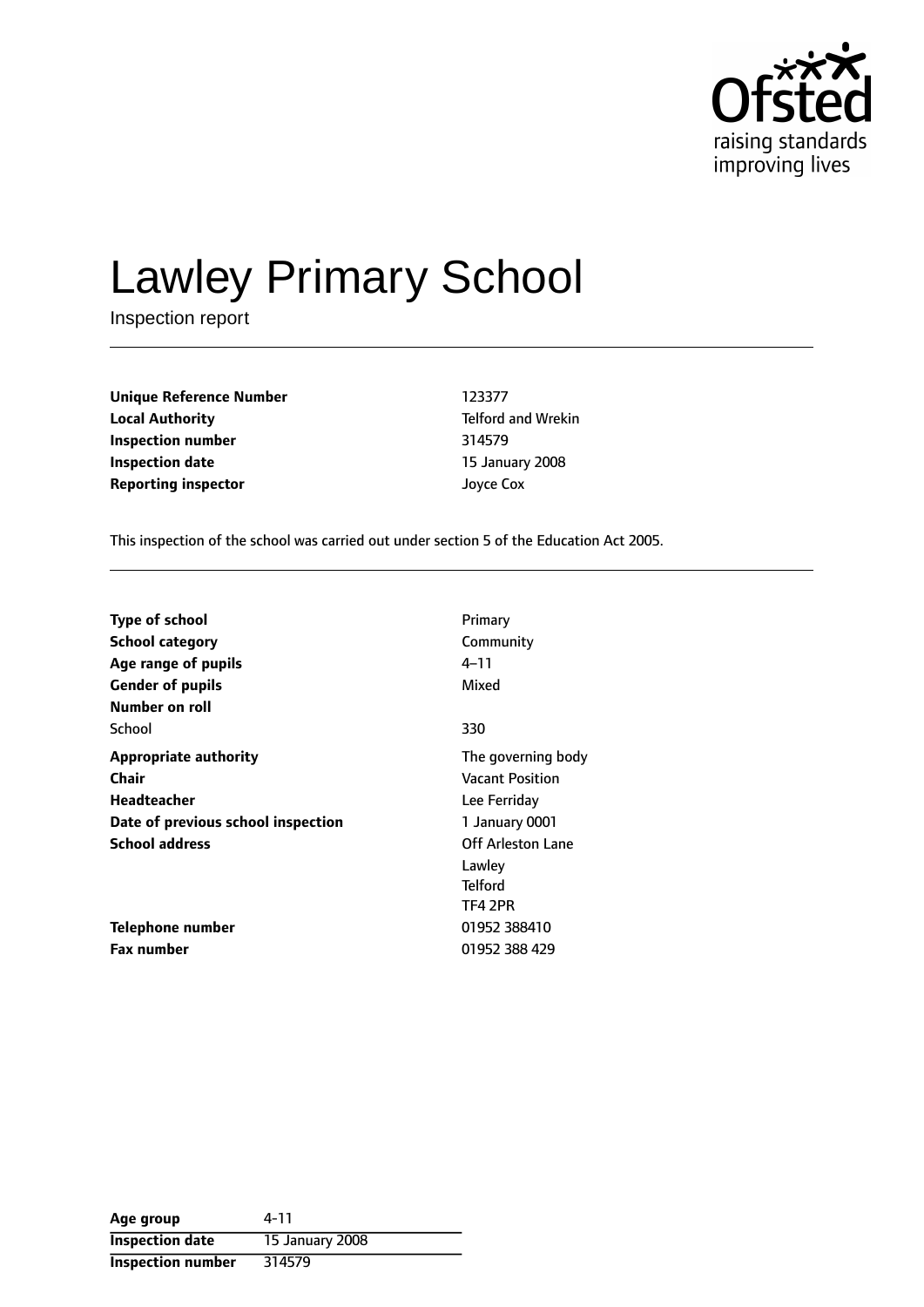.

© Crown copyright 2008

#### Website: www.ofsted.gov.uk

This document may be reproduced in whole or in part for non-commercial educational purposes, provided that the information quoted is reproduced without adaptation and the source and date of publication are stated.

Further copies of this report are obtainable from the school. Under the Education Act 2005, the school must provide a copy of this report free of charge to certain categories of people. A charge not exceeding the full cost of reproduction may be made for any other copies supplied.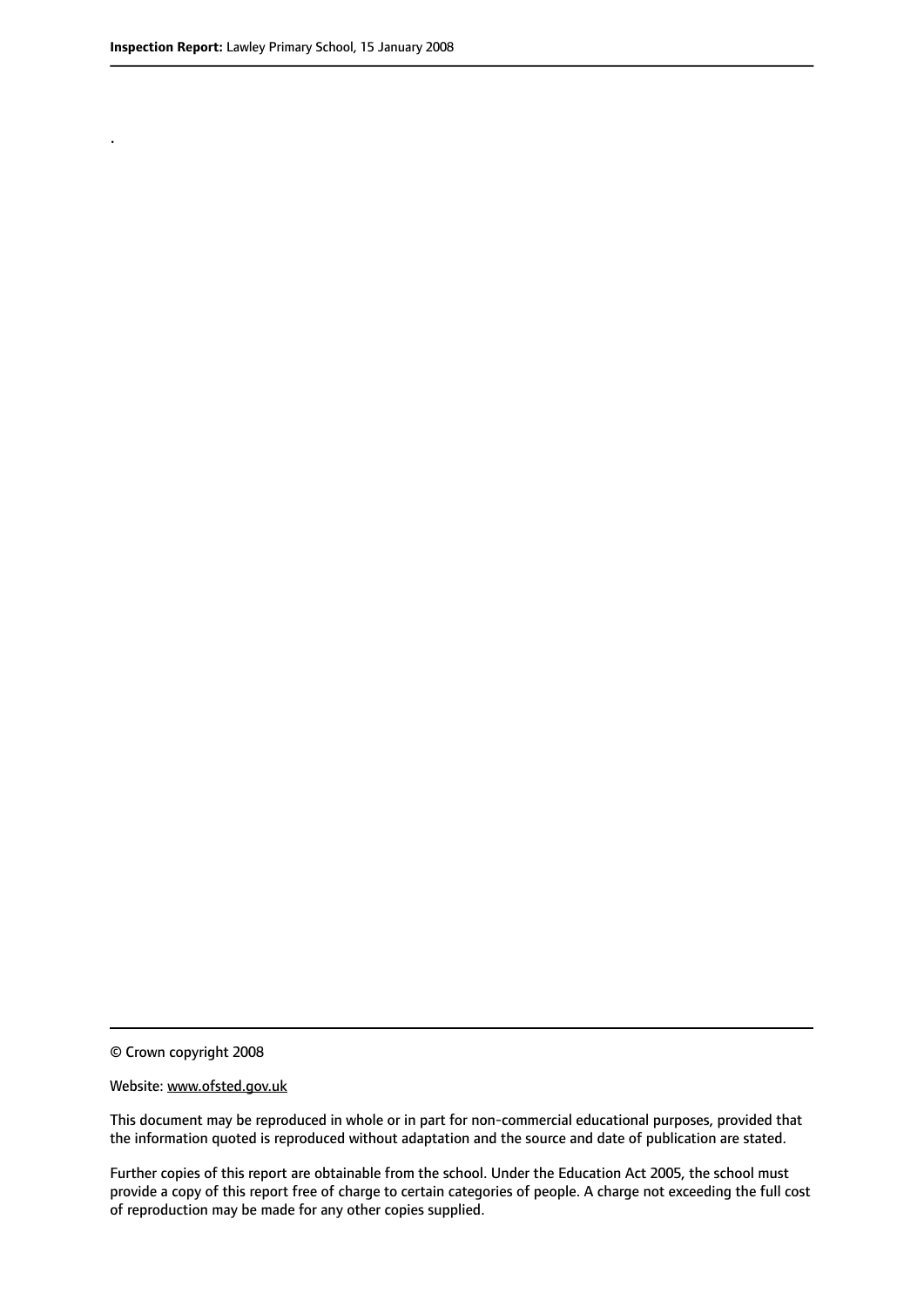## **Introduction**

The inspection was carried out by one Additional Inspector. The inspector evaluated the overall effectiveness of the school and investigated the following issues: standards in reading and boys' attainment at Key Stage 1; the provision for special educational needs at Key Stage 1; the reasons for the considerably improved standards and achievement at the end of Key Stage 2 in recent years. Evidence was gathered from the school's self-evaluation; the school's own assessment records; observation of the school at work; discussions with pupils, staff, parents and governors; and analysis of parental questionnaires. All classrooms were visited. Other aspects of the school's work were not investigated in detail, but the inspector found no evidence to suggest that the school's own assessments, as given in its self-evaluation, were not justified. These have been included where appropriate in this report.

#### **Description of the school**

This large primary school serves the surrounding area and the local Traveller community. It also admits pupils from further afield. Nearly all pupils are from a White British background and none is at an early stage of learning English. The proportion of pupils with learning difficulties is below average. Attainment on entry into the Reception classes varies from year to year. It normally meets the expectations for four-year-olds, although children's attainment in communication and reading is below the expected levels.

A new headteacher and eleven new teachers have been appointed since September 2002.

#### **Key for inspection grades**

| Grade 1 | Outstanding  |
|---------|--------------|
| Grade 2 | Good         |
| Grade 3 | Satisfactory |
| Grade 4 | Inadequate   |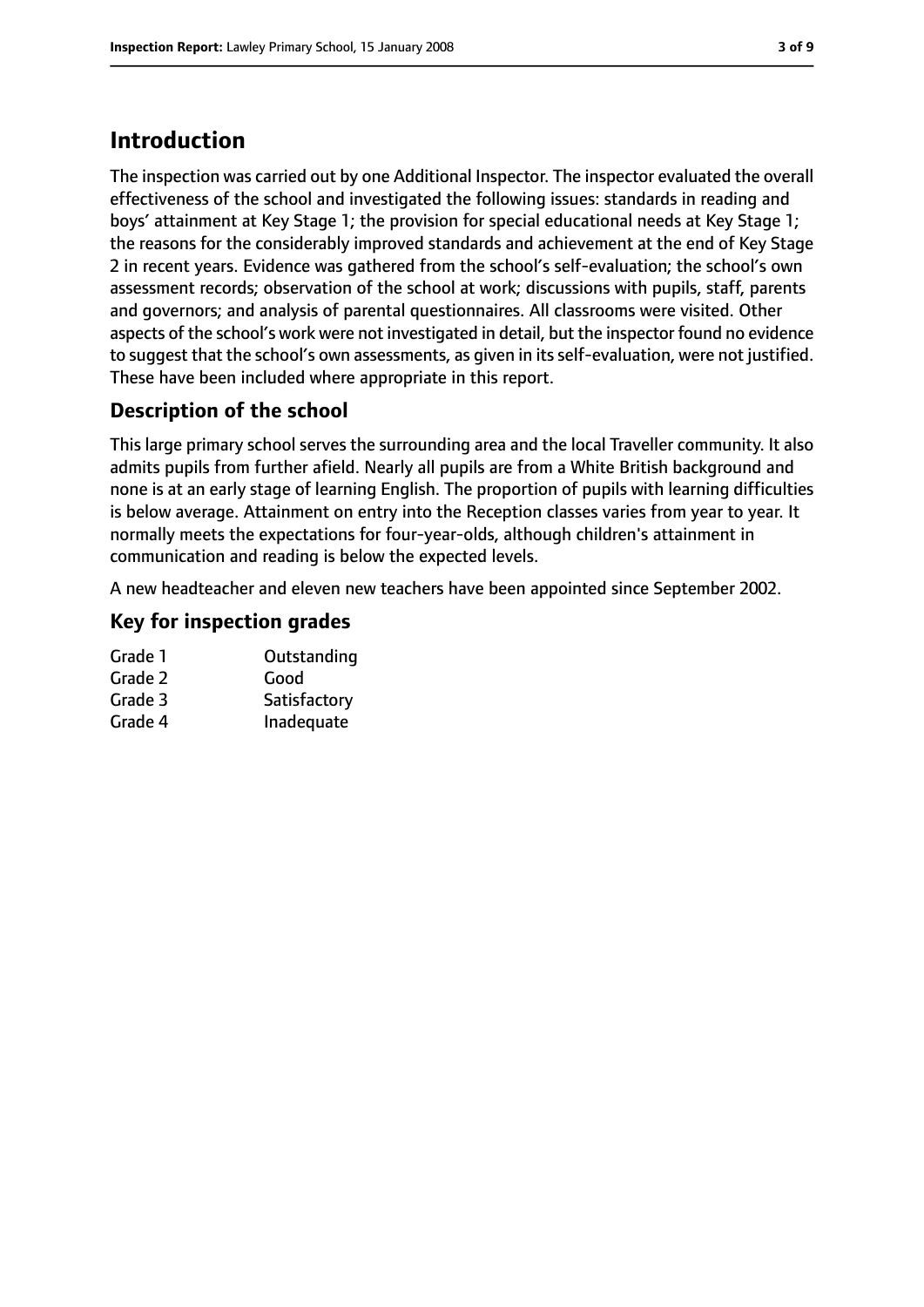#### **Overall effectiveness of the school**

#### **Grade: 1**

This is an outstanding school in all respects. On entering Lawley Primary, visitors are instantly struck by the exciting, inspirational and vibrant learning environment. Bright, spacious corridors and classrooms filled with excellent displays convey the outstanding achievements of pupils and the high expectations of staff. This is a school where every pupil is valued, totally included in all activities and made to feel special. Virtually all parents are very happy with what the school provides. One summed up the views of many others by saying, 'Children are given fantastic opportunities to learn at this school because of the tremendous encouragement and enthusiasm shown by the headteacher and all the staff.'

Reception children make excellent progress and most attain the expected levels for children of this age, on entry to Year 1. More-able children exceed the expected levels. Excellent achievement continues in the Year 1 and Year 2 classes and standards are above average at the end of Year 2. Reading standards dipped in 2007 but look set to rise again this year as a result of improved strategies to encourage boys' reading. Boys did not do as well as girls in Year 2 in 2007 because, while a small number with complex additional needs achieved well, they did not reach the expected standards. The outstanding achievement of pupils by the end of Year 6 means they reach the challenging targets set and attain high standards in English, mathematics and science. These standards represent especially good progress and achievement for pupils with learning difficulties. Pupils from Traveller communities achieve very well because of excellent support and close working relationships with their families, which have been built on mutual trust and respect.

Boys and girls achieve extremely well because of high quality teaching. Relationships and pupils' behaviour are exemplary and consequently pupils work hard, are extremely motivated and learn at a very good rate. Teachers' excellent planning builds very effectively on pupils' prior knowledge and differing needs. This, coupled with considerable staff expertise regarding the different ways in which pupils learn, ensures that lessons are lively, exciting and enjoyable. Pupils are understandably very proud of their school and their teachers, saying, 'This is a really good school, lessons are fun, we all do well and we wouldn't want to go to any other school.'

Pupils' excellent skills in literacy, numeracy and information and communication technology prepare them exceedingly well for later life and learning. However, success in national tests has not been achieved at the expense of the wider curriculum, which is outstanding. Over the past five years the headteacher and staff have worked closely together to produce an exceptionally comprehensive scheme of work. It is highly effective and relevant in meeting pupils' diverse needs, aspirations and capabilities. Very imaginative links between subjects make learning practical, relevant, challenging and exciting. There are outstanding opportunities for pupils to work collaboratively. They develop excellent enterprise and financial skills through exciting projects such as the ECO committee and the highly successful Art Gallery Enterprise. Pupilstalk enthusiastically about how they thoroughly enjoyed working with an artist to produce high quality paintings. These were professionally mounted, exhibited and sold to raise money to finance more artists in residence.

Pupils' personal development, including their spiritual, moral, social and cultural development, is excellent because the care, support and guidance provided by the school are outstanding. Adults are highly effective at tracking and supporting pupils' personal and academic progress to ensure that pupils can achieve really well. Pupils have an excellent awareness of and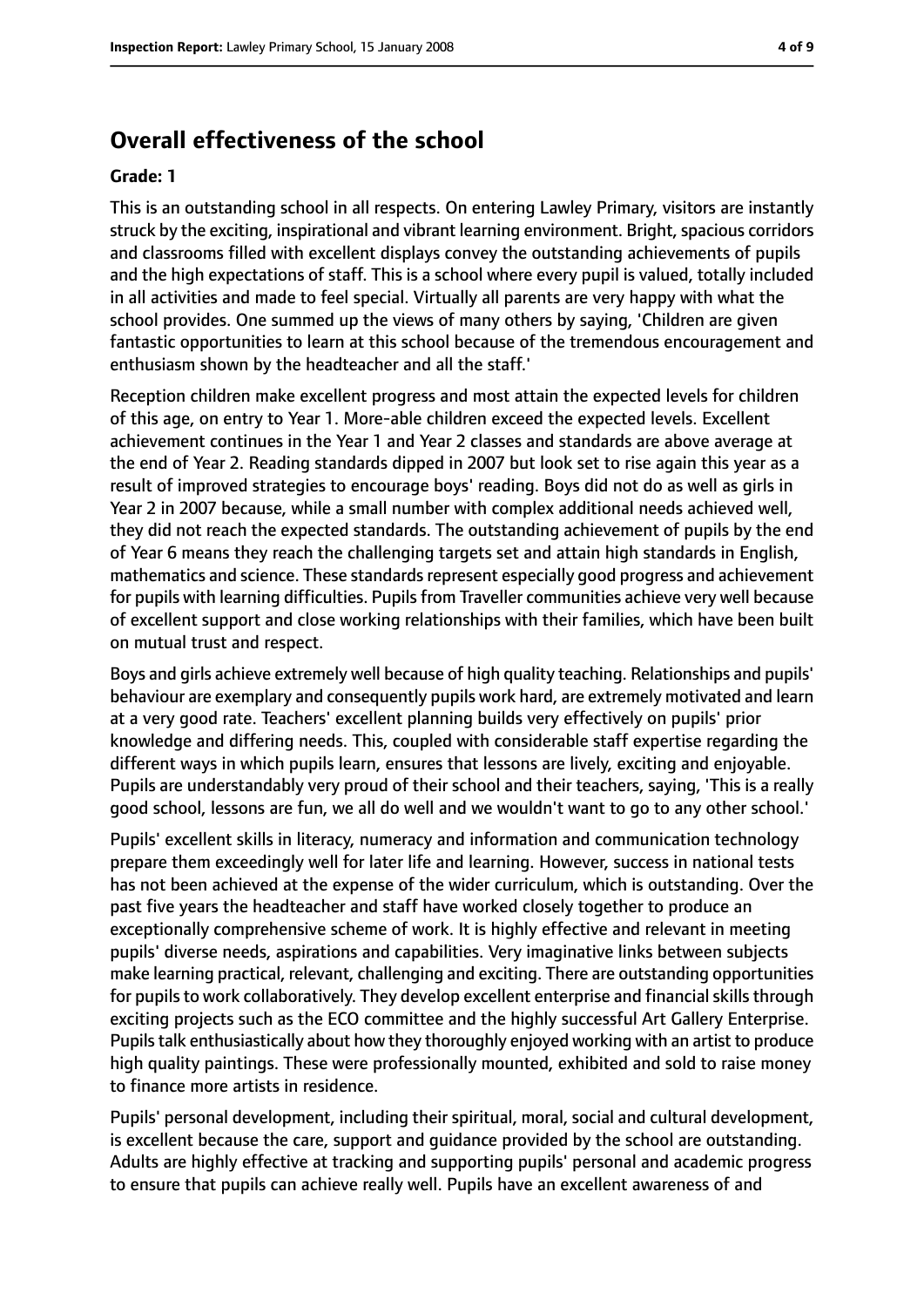commitment to personal safety and healthy, active lifestyles. School councillors say that they discuss health and safety issues at all meetings and have been instrumental in increasing the lunchtime and outdoor physical activities, and in establishing a tyre park and toilet refurbishments. Pupils are very polite and treat each other and all adults with considerable respect. Older pupils happily accept responsibility for those who are younger. They say they are very happy and secure at school and clearly become confident, independent learners. Excellent links with a wide range of outside agencies ensure the best possible support to further pupils' academic and personal well-being.

Much of the school's success is due to the dynamism and dedication of the headteacher and senior staff. They provide a very clear direction and have exceptionally high expectations for the pupils. The school community holds the headteacher in high esteem, and staff and governors share his positive approach and enthusiasm. The headteacher's considerable expertise in school leadership is used to very good effect to support other local schools. Governance is outstanding because governors have highly effective systems to evaluate the school's work. They regularly canvass pupils' views so that they effectively monitor school life through the pupils' eyes. Outstanding leadership and management are evident in rigorous and accurate evaluation of every aspect of the school's performance, which leads to considered and highly effective action. For example, considerable improvement has been made to the provision for more-able pupils and the progress made by pupils in Years 3 and 4. As a result, standards at the end of Year 6 have much improved in recent years.

Teamwork is very strong. Consultation, collaboration and partnership are watchwords that cement the very strong bonds between all members of the school community. There has been excellent improvement since the last inspection. The hard work and dedication of the headteacher and his staff have transformed the school from being a school causing serious concern in the local authority to one which is outstanding. It is used as an exemplar of excellent practice within the borough. Consequently, the school demonstrates an excellent capacity to improve even further.

#### **Effectiveness of the Foundation Stage**

#### **Grade: 1**

Children in the Foundation Stage make very good progress. The majority join Year 1 having reached the goals appropriate for their age in most areas of learning. Teaching shows an excellent knowledge of the needs of young children, and planning is exceptionally good. There is a good balance between activities led by the teacher and those which children choose. Considerable improvements have been made to the outdoor area since the last inspection. The care and attention to children's welfare is outstanding. Leadership and management are excellent. Monitoring of teaching, learning and planning ensures that these are maintained at a consistently high level, thus enhancing learning opportunities for the children. Parents are very appreciative of the happy and friendly start their children receive. One commented, 'I am extremely pleased with the school. Every morning my child wakes up eager to return to school.There have been no tears or fears, which shows how quickly the school has accepted my child into their family.'

#### **What the school should do to improve further**

■ Make sure that boys are challenged to reach the same high standards in reading as girls by the end of Year 2.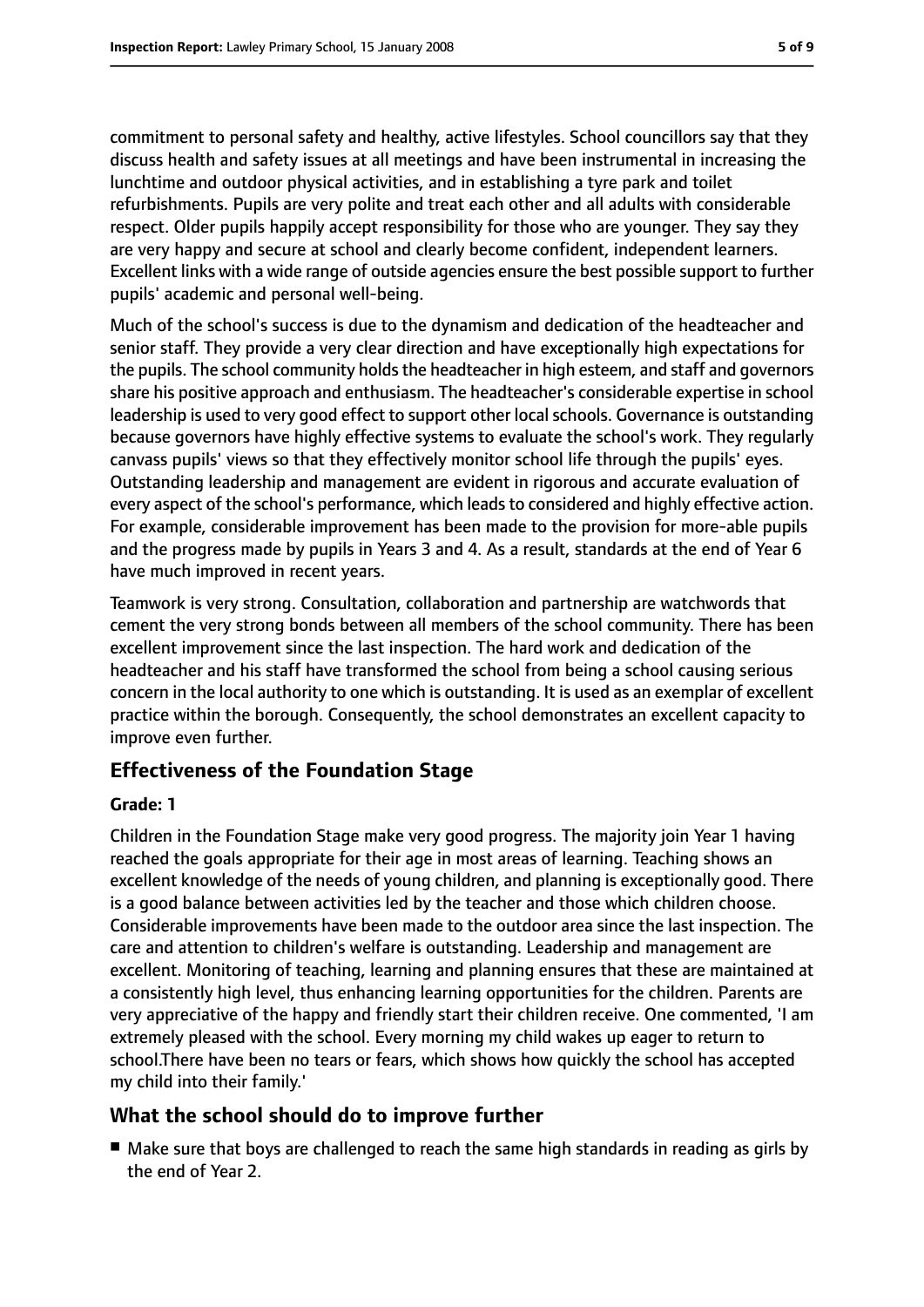**Any complaints about the inspection or the report should be made following the procedures set out in the guidance 'Complaints about school inspection', which is available from Ofsted's website: www.ofsted.gov.uk.**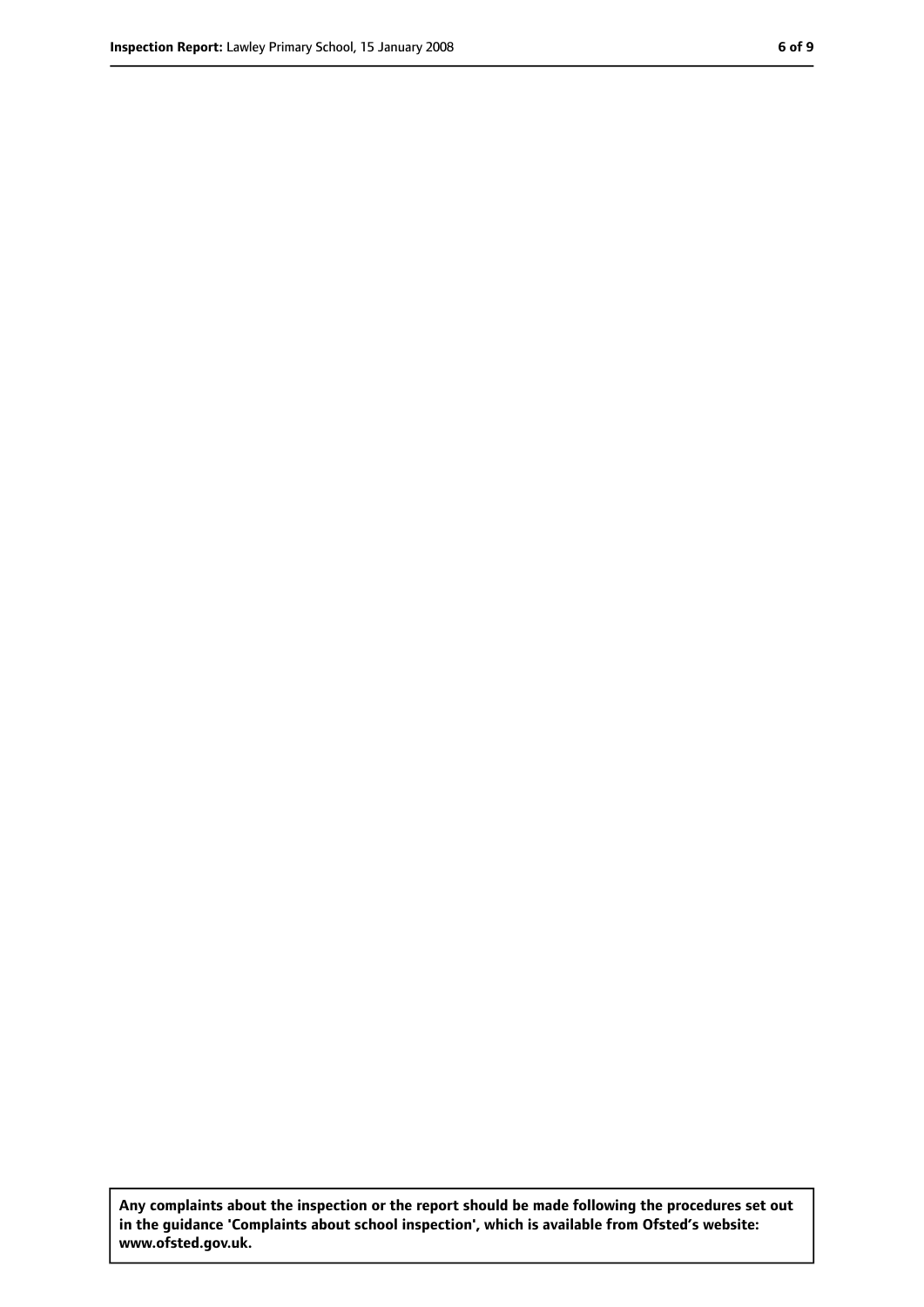#### **Annex A**

# **Inspection judgements**

| $^{\backprime}$ Key to judgements: grade 1 is outstanding, grade 2 good, grade 3 satisfactory, and | <b>School</b>  |
|----------------------------------------------------------------------------------------------------|----------------|
| arade 4 inadequate                                                                                 | <b>Overall</b> |

### **Overall effectiveness**

| How effective, efficient and inclusive is the provision of education, integrated<br>care and any extended services in meeting the needs of learners? |     |
|------------------------------------------------------------------------------------------------------------------------------------------------------|-----|
| Effective steps have been taken to promote improvement since the last<br>inspection                                                                  | Yes |
| How well does the school work in partnership with others to promote learners'<br>well-being?                                                         |     |
| The effectiveness of the Foundation Stage                                                                                                            |     |
| The capacity to make any necessary improvements                                                                                                      |     |

#### **Achievement and standards**

| How well do learners achieve?                                                                               |  |
|-------------------------------------------------------------------------------------------------------------|--|
| The standards <sup>1</sup> reached by learners                                                              |  |
| How well learners make progress, taking account of any significant variations between<br>groups of learners |  |
| How well learners with learning difficulties and disabilities make progress                                 |  |

#### **Personal development and well-being**

| How good is the overall personal development and well-being of the<br>learners?                                  |  |
|------------------------------------------------------------------------------------------------------------------|--|
| The extent of learners' spiritual, moral, social and cultural development                                        |  |
| The extent to which learners adopt healthy lifestyles                                                            |  |
| The extent to which learners adopt safe practices                                                                |  |
| How well learners enjoy their education                                                                          |  |
| The attendance of learners                                                                                       |  |
| The behaviour of learners                                                                                        |  |
| The extent to which learners make a positive contribution to the community                                       |  |
| How well learners develop workplace and other skills that will contribute to<br>their future economic well-being |  |

#### **The quality of provision**

| How effective are teaching and learning in meeting the full range of the<br>learners' needs?          |  |
|-------------------------------------------------------------------------------------------------------|--|
| How well do the curriculum and other activities meet the range of needs<br>and interests of learners? |  |
| How well are learners cared for, quided and supported?                                                |  |

 $^1$  Grade 1 - Exceptionally and consistently high; Grade 2 - Generally above average with none significantly below average; Grade 3 - Broadly average to below average; Grade 4 - Exceptionally low.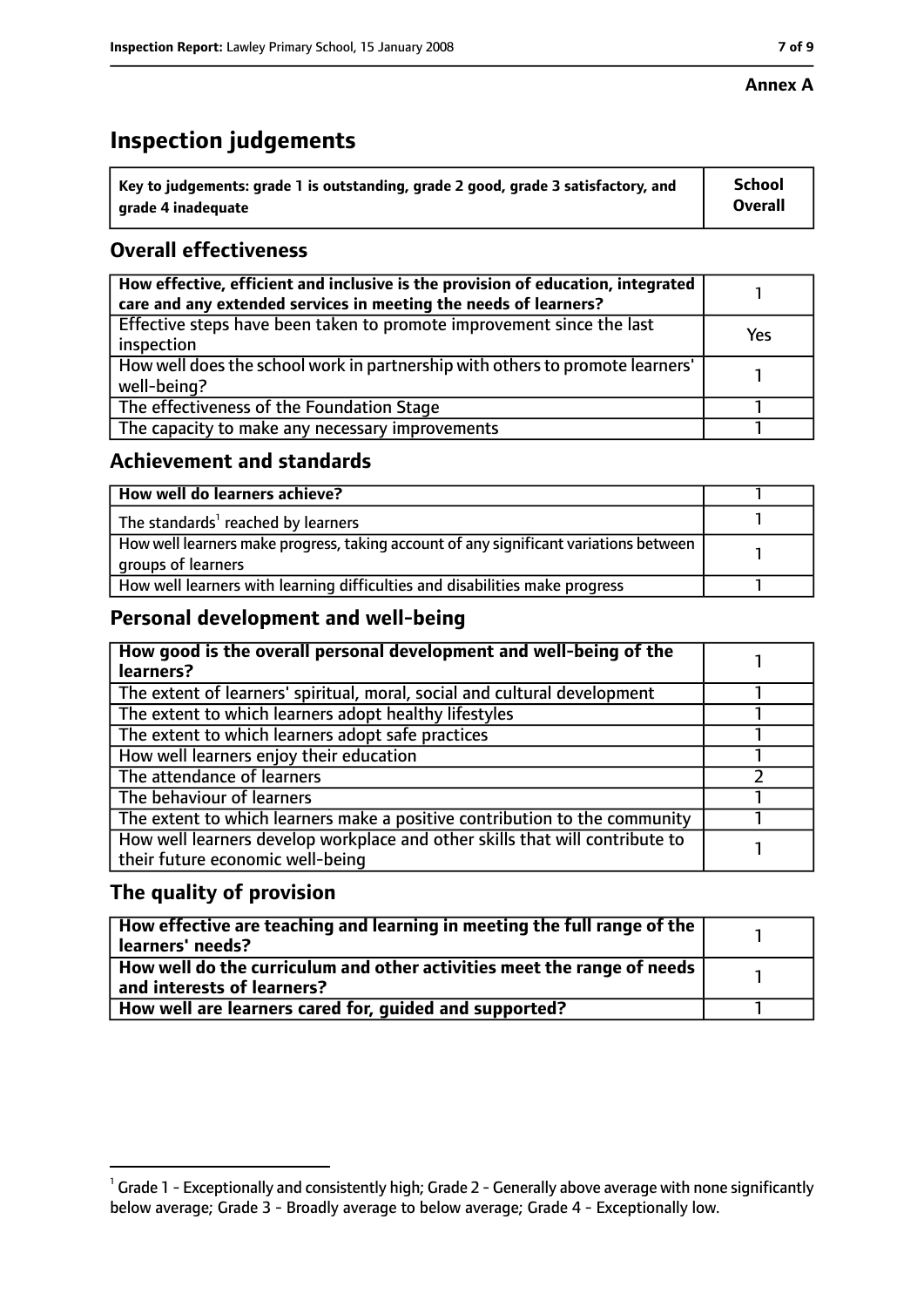# **Leadership and management**

| How effective are leadership and management in raising achievement<br>and supporting all learners?                                              |     |
|-------------------------------------------------------------------------------------------------------------------------------------------------|-----|
| How effectively leaders and managers at all levels set clear direction leading<br>to improvement and promote high quality of care and education |     |
| How effectively leaders and managers use challenging targets to raise standards                                                                 |     |
| The effectiveness of the school's self-evaluation                                                                                               |     |
| How well equality of opportunity is promoted and discrimination tackled so<br>that all learners achieve as well as they can                     |     |
| How effectively and efficiently resources, including staff, are deployed to<br>achieve value for money                                          |     |
| The extent to which governors and other supervisory boards discharge their<br>responsibilities                                                  |     |
| Do procedures for safequarding learners meet current government<br>requirements?                                                                | Yes |
| Does this school require special measures?                                                                                                      | No  |
| Does this school require a notice to improve?                                                                                                   | No  |